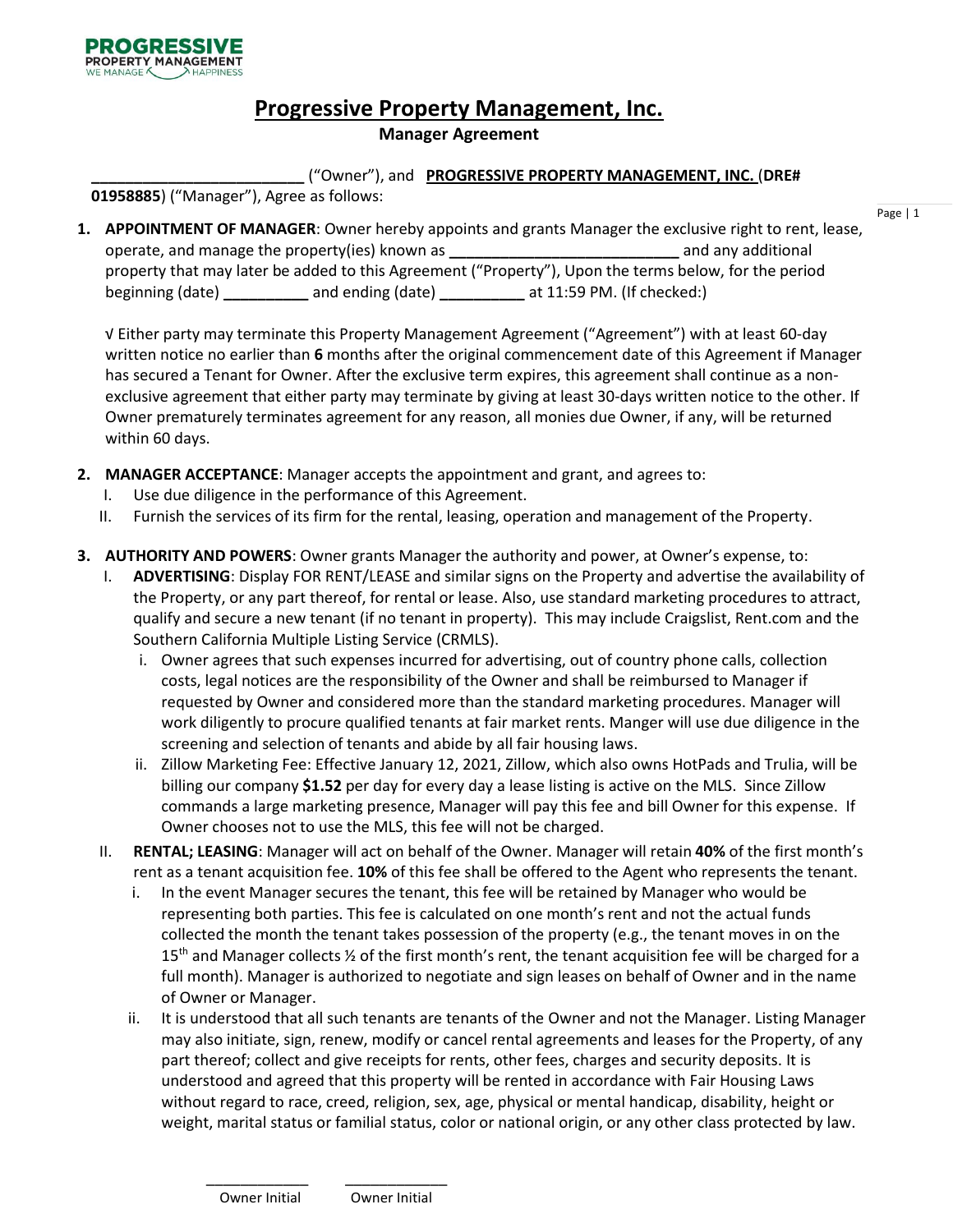Manager shall use all reasonable efforts to keep the Premises rented by procuring tenants for the Premises. However, Manager does not guarantee the payment of rent by the tenant, but will make every reasonable effort to collect when and as they become due.

Any lease of rental agreement executed by Manager for Owner shall not exceed 1 year or shall be month-to-month. Unless Owner authorized a lower amount, initial asking rent shall be market rent; OR  $\square$  See attachment.

- iii. Manager will collect rent payments from tenant which will be due the  $1<sup>st</sup>$  of each month and late by the 5<sup>th</sup>. Manager is authorized to sign and serve for the Owner notices to terminate the tenancies and other such notices as the Manager deems appropriate; to institute the legal actions in the name of Owner or Manager to evict tenants and recover possession of the premises; to recover rents and other sums due; and when expedient to settle, compromise and release such actions or suits or reinstate such tenancies.
- iv. Furthermore, since Manager is not authorized to practice law, where legal assistance is needed for such matters as enforcing the collection of rent or eviction of a tenant, such action shall be through legal counsel. If rent is not collected by the 5<sup>th</sup>, Manager will email or mail and post an "Eviction Letter" by the  $6<sup>th</sup>$  of the month. Manager will Deliver "3 Day Notice to Quit" if payment not received by the 10<sup>th</sup> of the month.
- v. If the lease or rental agreement contains a "Late Fee" charge, Manager shall be entitled to **50%** of such fee as additional compensation for the additional time and expenses of collecting the delinquent rental payment. Late fee will be levied at the Manager's discretion.
- III. **TENANCY TERMINATION**: Manager may sign and serve in Owner's name notices that are required or appropriate; commence and prosecute actions to evict tenants, hire and manage attorney to proceed with eviction in the event of non-payment; recover possession of the Property in Owner's name; recover rents and other sums due and, when expedient, settle, compromise and release claims, actions and suits and/or reinstate tenancies.
- IV. **FINANCIAL AUTHORITY**: Collect all administrative charges without accounting to Owner any additional tenant fees, administration fees, processing fees, animal fees, posting fees, application fees or any other tenant related charges associated with management.
- V. **CREDIT CARD/PURCHASE POINTS**: If Manager makes a purchase on behalf of Owner with a personal or company credit card/account that accrues points, Manager shall be entitled to all points or bonuses as a result of the purchase.
- VI. **REPAIR; MAINTENANCE**: No repairs, decorations, alterations or supplies costing more than **\$350** shall be made without prior approval from Owner, except for monthly or recurring operating charges, emergency repairs, or in the event the Owner is not reasonably available for consultation.
	- i. Sierra Maintenance Services (a fictitious business name of Lagani, Inc.) is used by Manager to perform repair, maintenance and other services for Owner. Sierra Maintenance Services is wholly owned by Scott P. Brady, the Owner of Progressive Property Management, Inc. Owner authorizes Manager to use the services of Sierra Maintenance Services at Manager's sole discretion when anticipated cost savings can be rendered as compared to using other vendors. Sierra Maintenance Services bills at a rate of \$50 to \$75 an hour depending on the type of services provided.
	- ii. If the Manager deems such expenditures in excess of this amount are necessary for the protection of the property from damage or persons from injury or to perform services to the tenants provided in their leases or rental agreements make, cause to be made, and/or supervise repairs, improvements alterations and decorations to the Property; Owner authorizes the purchase, and to pay bills for such services and supplies.
	- iii. Manager shall obtain prior approval of Owner for all expenditures over **\$350** for any one item. Prior approval shall not be required for monthly or recurring operating charges or, in Manager's opinion, emergency expenditures over the maximum are needed to protect the Property or other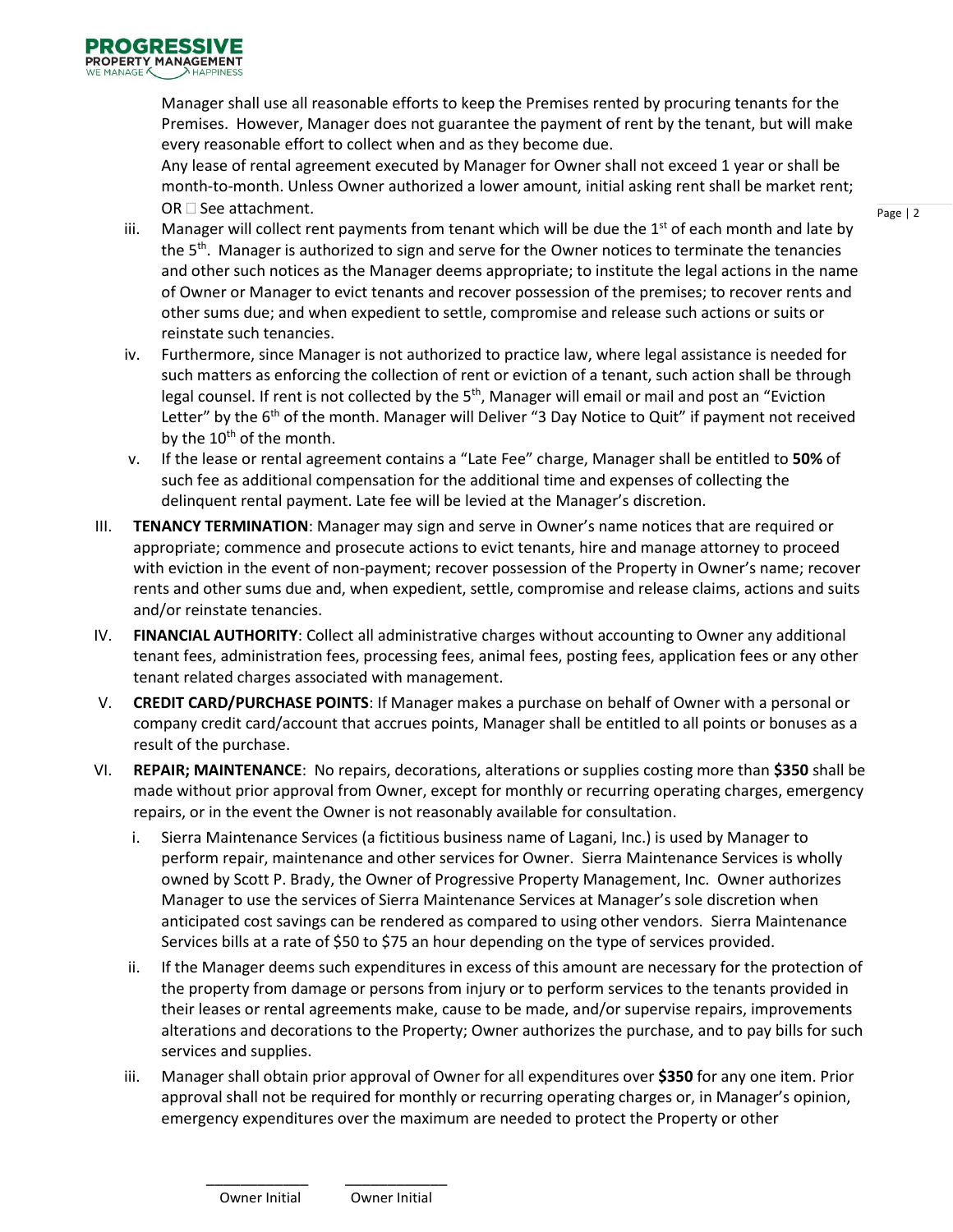property(ies) from damage, prevent injury to persons, avoid suspension of necessary services, avoid penalties or fines or suspension of services to tenants required by lease of real agreement or by law, including, but not limited to, maintaining the Property in a condition fit for human habitation and required by the Civil Code §§1941 and 1941.1 and Health and Safety Code §§17920.3 and 17920.10. Manager shall inspect and take any action necessary to comply with federal, state, county or municipal safety and building codes affecting the property.

- VII. **REPORTS, NOTICES AND SIGNS**: Manager will comply with federal, state or local law requiring delivery of reports or notices and/or posting of signs or notices.
- VIII. **VENDOR REQUIREMENTS AND PROGRAMS**: All vendors contracted by Manager must be approved by Manager.
	- i. Every vendor will be screened and required to provide the following in order to be considered an Approved Vendor: 1) provide a Federal Tax ID Number with a completed W-9 Form; 2) provide a copy of their business license, if applicable; 3) provide copies of at least \$100,000 in General Liability Insurance showing Progressive Property Management, Inc., as additionally insured; 4) and if required by law, provide a copy of their Workers Compensation Insurance or other specialty policies required by that industry.
	- ii. If Owner would like to contract with a Vendor that is not approved, Owner must pay that Vendor since only Approved Vendors can receive payment from Manager. Manager shall be held harmless and for work authorized by, and paid for, by Owner.
- IX. **CONTRACTS; SERVICES**: Manager will contract, hire, supervise and/or discharge firms and persons, including utilities, required for the operation and maintenance of the Property. Manager may perform any of Manager's duties through attorneys, Brokers, employees, of independent contractors and, except for persons working in the Manager's firm, shall not be responsible for their acts, omissions, defaults, negligence and/or costs of same. Manager's services do not include any work related to the sale of the property. This includes, but is not limited to, securing signed estoppel certificates or settling appointments for warranty inspections or inspections by buyers, Brokers, and appraisers.
- X. **EXPENSE PAYMENTS**: Manager will pay expenses and costs for the Property from Manager's funds held by Manager, unless otherwise directed by Owner. Expenses and costs may include but are not limited to, property management compensation, fees and charges, expenses for goods and services, property taxes and other taxes, Owner's Association dues, assessments, loan payments and insurance premiums.
- XI. **SECURITY DEPOSITS**: Manager will receive security deposits from tenants, which deposits shall be placed in Manager's trust account or, if checked,  $\Box$  given to Owner.
- XII. **TRUST FUNDS**: Manager will collect rents, security deposits and all other receipts and deposit monies into Manager's general trust account for the Owner with a qualified banking institution, but Manager shall not be responsible for the failure of such depository.
	- i. The general trust account shall not be an interest-bearing account. Manager will deposit all receipts collected for Owner, less any sums properly deducted or disbursed, in a financial institution whose deposits are insured by an agency of the United States government. The funds shall be held in a trust account separate from Manager's personal accounts. Manager shall not be liable in event of bankruptcy of failure of a financial institution.
	- ii. Manager may, at Manager's discretion, hold security deposits in a separate account in trust for the tenants. Upon termination of the tenancy by the tenant, if applicable, Manager shall disburse the security deposit appropriate at the termination of the tenancy. Manager is not liable for tenant damages, including unpaid rent, which exceeds the security deposit.
	- iii. Owner authorizes Manager to deposit all trust funds received about this property management service into an analyzed trust account. The analyzed trust account accrues earnings credits that are used to offset bank services charges assessed to Manager. Any excess earnings credits or funds earned from the analyzed trust account may be paid to Manager or vendors used by the Manager. The analyzed trust account provides Manager with a financial benefit.

Page | 3

\_\_\_\_\_\_\_\_\_\_\_\_ \_\_\_\_\_\_\_\_\_\_\_\_ Owner Initial Owner Initial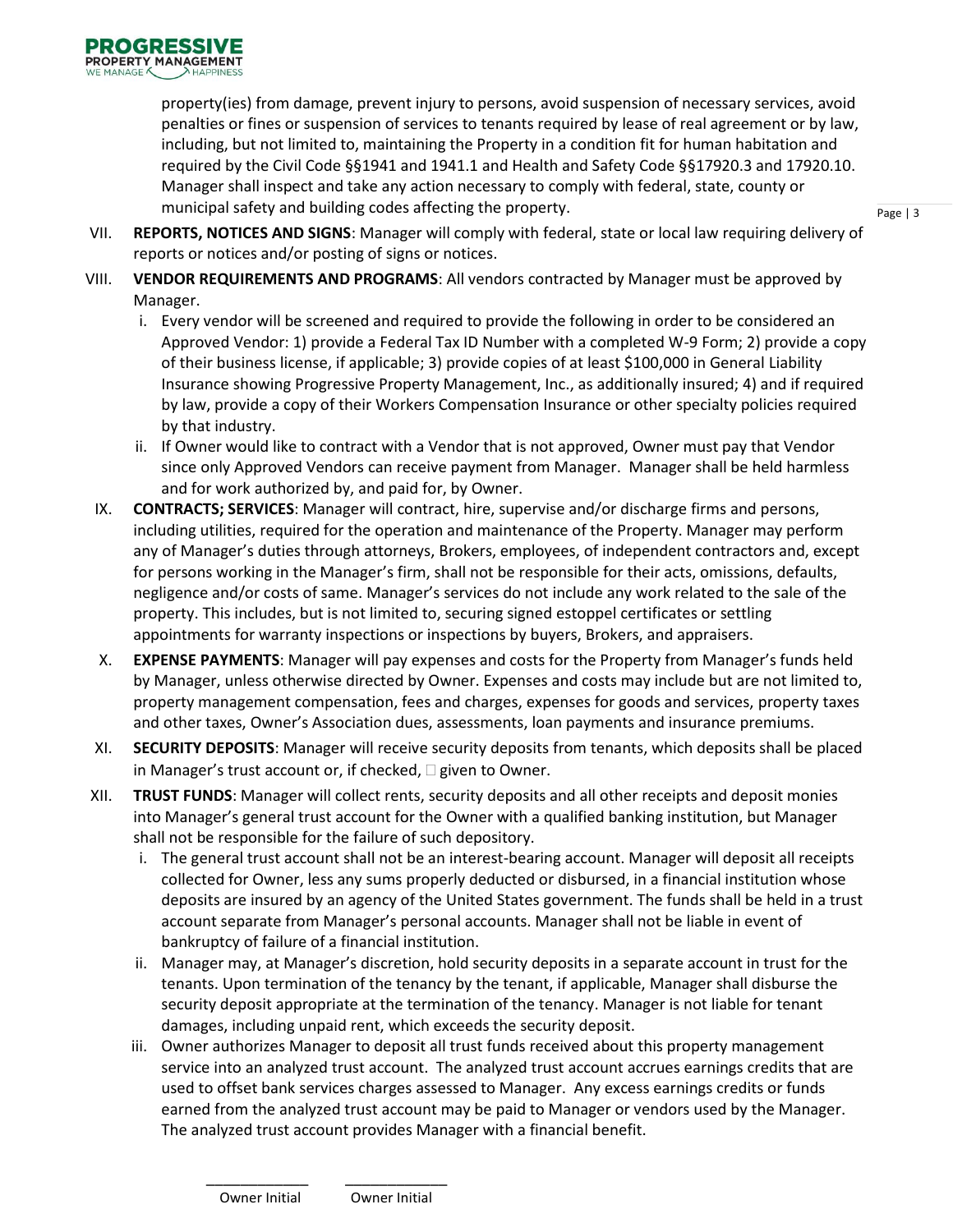

XIII. **RESERVES**: Manager shall collect from Owner, or deduct from first month's proceeds, an operating reserve equal to **\$350**. Should Owner or Manager terminate this agreement, this reserve will be refunded to the Owner. This operating reserve shall be used to pay for any monthly expenses that may occur during the management of the property. Maintain a reserve in Manager's trust account of **\$350**.

#### XIV. **DISBURSEMENTS**:

Page | 4 **(i)** Manager agrees to pay from gross receipts all operating expenses and such other expenses as may be authorized by Owner including:

| √ Maintenance, Repairs |                      | $\Box$ Utilities | $\Box$ Mortgage Payments $\Box$ HOA    | $\Box$ Property Taxes |
|------------------------|----------------------|------------------|----------------------------------------|-----------------------|
| $\Box$ Insurance       | $\Box$ Payroll Taxes |                  | $\Box$ Pool Service $\Box$ Landscaping | $\Box$ Other:         |

**(ii)** Owner assumes full responsibility for the payment of any expenses and obligations incurred in connection with the proper and reasonable exercise of the Manager's duties set forth in this Agreement. **(iii)** Any excess of receipts over disbursements and operating reserve of **\$350** shall be forwarded by the 15<sup>th</sup> of the current month.

**(iv)** Disburse Owner's funds held in Manager's trust account in the following order:

**(1)** Compensation due Manager under paragraph 10

**(2)** All other operating expenses, costs and disbursements payable from Owner's funds held by Manager

- **(3)** Reserves and security deposits held by Manager
- **(4)** Balance to Owner
- XV. **OWNER DISTRIBUTION**: Manager will remit funds, if any are available, monthly to Owner. One distribution per month is included in the base management fee, as soon as funds are available or on the 15<sup>th</sup> of each month, whichever Owner prefers.
- XVI. **OWNER STATEMENTS**: Manager shall maintain accurate records of all monies received and disbursed in connection with its Management of the property and said records shall be open for inspection by Owner during regular business hours upon reasonable notice. Manager shall submit a monthly report, forward copies of any paid bills and disburse proceeds within 5 days from the receipt of good funds and render monthly statements of receipts, expenses and charges for each Property. Manager agrees to submit monthly statements of all receipts and disbursements by not later than the  $15<sup>th</sup>$  of the current month. Manager shall also deliver to Owner an annual statement that will be accompanied by a 1099 and a reporting of expenses paid in that calendar year on or before January 31. Owner agrees to receive 1099 form electronically, via the secure Appfolio owner portal.
- XVII. **MANAGER FUNDS**: Manager shall not advance Manager's own funds in connection with the Property or this Agreement.
- XVIII. **KEYSAFE/LOCKBOX**: √ (If checked) Owner authorizes the use of a keysafe/lockbox to allow entry into the Property and agrees to sign a keysafe/lockbox addendum (C.A.R., Form KLA) if requested by Manager.
- XIX. **ADDITIONAL WORK**: If Owner requests additional work of Manager beyond the scope of work agreed to in this agreement. Manager, may, at its discretion, perform that work at a fee of **\$30** per hour. The minimum fee will be **\$50** for any work performed. Owner shall agree to this additional fee before work is performed.
- XX. **SALE OF PROPERTY**: Should Owner decide to sell the subject property, Manager shall not be responsible for meeting Agents, Appraisers, Inspectors or coordinating with Tenants for showings or appointments with third party vendors. If Owner chooses to use the services of the Manager as the Listing Agent through Partners Real Estate Group, Manager will credit Owner for all base management fees paid to date of close of escrow, up to a maximum of 1% of the sales price. Owner is not required to use the services of the Manager to sell the property, but recognizes the cost savings and ease of coordinating third parties by doing so.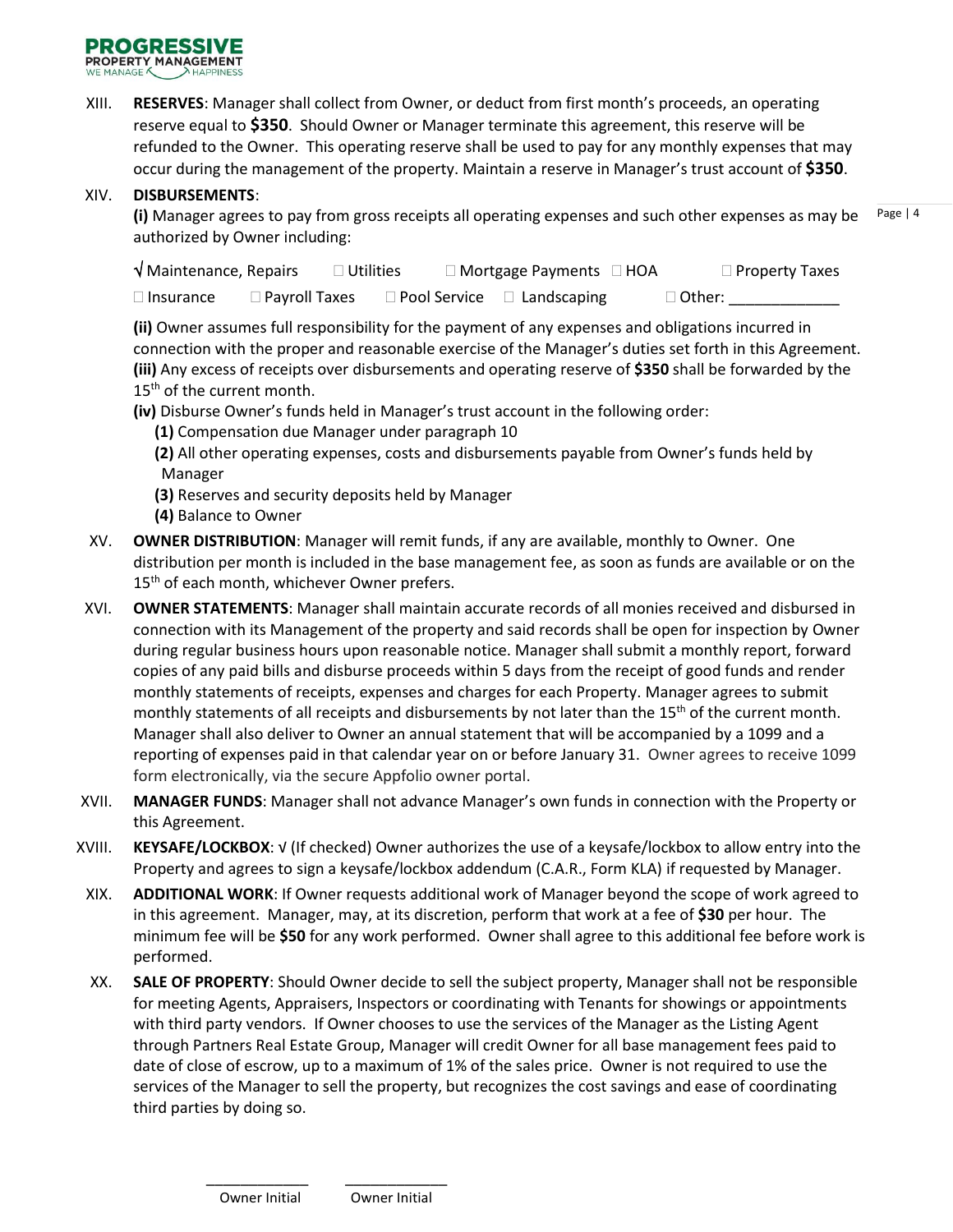

- XXI. **INCLUDED INSPECTION**: Manager agrees to perform an annual inspection of the property under management at least once per year, typically 75 days prior to the expiration of the lease, and this inspection is included in the base fee charged by the Manager.
	- i. **Home Condition Assessment (HCA)** To help ensure Owner's investment property is properly maintained, an annual inspection by the Property Manager, but Manager may also schedule a Home Condition Assessment (HCA) with a licensed contractor to provide an itemized list that need to be addressed as preventative maintenance. Manager provides the HCA to Owner with recommended items to be addressed, but Owner will provide final approval on specific repairs. All issues that present a health and safety issues will be addressed promptly. Note: one annual Home Condition Assessment included with Premium Pricing Plan.

## **Choose Frequency of the Home Condition Assessment to be Conducted**:

- ( ) One Assessment Per Year Conducted Prior to Renewal **\$95**
- ( ) Owner Does Not Request an Annual Home Condition Assessment
- XXII. **ADDITIONAL FEES**: Manager will charge Owner for the following services:
	- i. **Tenant Transfer** Manager will charge **\$100** to transfer an existing tenant to Manager's system. Manager shall review the lease, inspect the property, on-board the tenant.
	- ii. **Contract Close Out** If Owner provides written notice to terminate services with Manager, Manager shall charge Owner a **\$100** close out fee. Manager will provide Owner with all lease documentation and store all applicable information for three years per Department of Real Estate regulations.
	- iii. **Home Warranty Coordination** If Owner has a home warranty policy in effect, Manager shall charge **\$75** annually to coordinate every home warranty service call. If Owner chooses Manager's "Premium Pricing Plan" this fee will be waived.
	- iv. **Annual Tax Preparation** Every January, each Owner will be charged a **\$35** to tax preparation fee to generate the 1099, report taxable revenue to the IRS, obtain vendor insurance and licensing, and audit the Owner's file for compliance.
- **4. PERFORMANCE GUARANTEES**: This is a **disclosure** regarding the limitations and responsibilities of Manager with regards to the Performance Guarantees. All the guarantees are included with the base management fee agreed to by the Owner.
	- I. **Payment Guarantee**: When your property is vacant, and you are not collecting rent, we do not charge a management fee for that month. the tenant fails to pay the monthly rent as agreed, Manager will not collect a management fee for that month. If a tenant does not pay as agreed, we only charge a minimum fee to manage your property.
	- II. **Service Guarantee**: Manager will forward the Owner's monthly proceeds within 5 business days of receipt of "good" funds from the tenant. Good funds are defined as a rent payment that clears with the bank (this can take as much as 3 business days). If Manager does not wire, mail or transfer said funds within 5 business days, Manager will waive that month's property management fee for that property.
	- III. **Fee Guarantee**: If an Owner can find a lower fee to manage their property in writing, Manager will match that fee. The competing property management cannot charge any miscellaneous fees and the quote must be only a percentage of rents collected. The only fee the competing firm may quote is 50% of any late fees collected.
	- IV. **Response Guarantee**: If an Owner or tenant calls, texts or emails us about any matter, Manager will respond within 24 hours of receipt of the message. If there is no response within 24 hours, Manager will waive the property management fee for that month. Tenants and Owner must use the emergency number of Manager **(714) 394-3335** for weekend calls in order for the Response Guarantee to be valid.
	- V. **Satisfaction Guarantee**: If you the property Owner are not satisfied with the services of Manager; you may cancel this contract at any time with a 60-day notice. If Manager places a tenant in the property, this cancellation will be valid after 6 months after placing that tenant.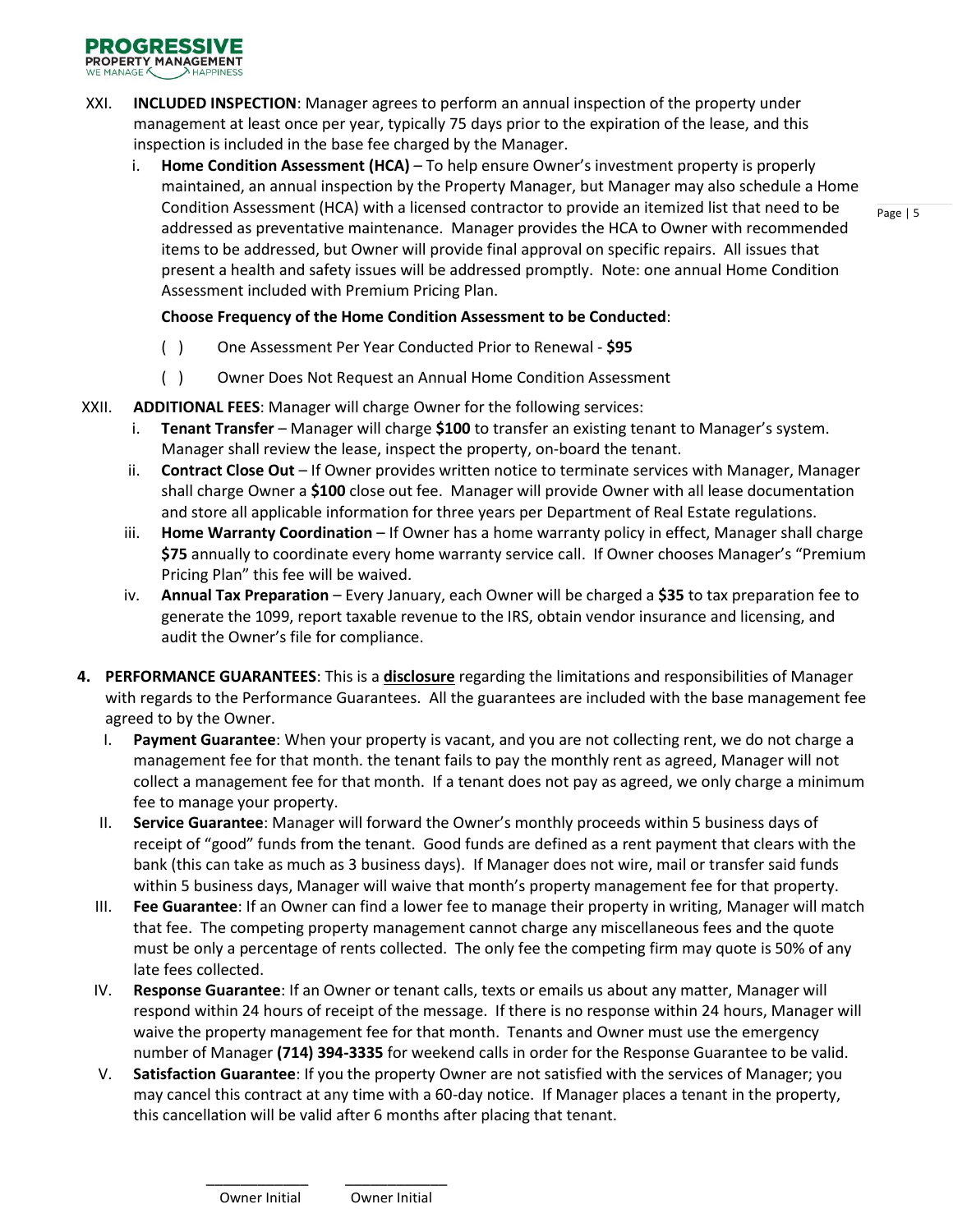- VI. **Tenant Guarantee**: If a tenant the Manager places into the property and for whom a tenant acquisition fee has been charged to the Owner, must be evicted by Manager within 12 months of the execution of the contract, Manager will waive the next tenant acquisition fee to secure the next tenant.
- VII. **Happiness Guarantee**: If Manager takes over management of a property from an Owner which the Owner has been self-managing and which currently has a tenant paying as agreed, Manager agrees to rebate 50% of the property management fees paid to the date that the Owner notifies Manager of the cancellation of the contract. Owner must notify Manager in writing no sooner than 6 months and no later than 12 months after the execution of this agreement. After 12 months, Owner may still cancel this agreement, but Manager will not be obligated to refund any management fees collected to that date.
- VIII. **Rental Guarantee**: If Manager takes longer than 21 days from the commencement of property marketing (placement on the MLS) to receive an acceptable tenant, Manager will credit Owner 1 month's management fee. Manager and Owner must agree upon the asking lease price and prospective tenant must meet minimum Manager tenant standards (minimum credit score of 600, minimum gross income greater than three times the monthly rent and no late mortgage or rental payment in the previous 12 months). If Owner rejects a qualified applicant, guarantee shall not be in effect.

#### **5. OWNER RESPONSIBILITIES**: Owner shall:

- I. Provide all documentation, records and disclosures as required by law or required by Manager to manage and operate the Property, and immediately notify Manager if Owner becomes aware of any change in such documentation, records or disclosures, or any matter affecting the habitability of the Property.
- II. Indemnify and save the Manager harmless from all costs, expenses, attorneys' fees, suits liabilities, or damages from or connected with the management of the property by Manager or the proper performance or exercise of any of the duties, obligations, powers or authorities herein or hereafter granted to Manager. The Manager shall not be liable for any error of judgment or for any mistake of fact or law, or for anything which it may do or refrain from doing hereinafter, except in cases of willful misconduct or gross negligence. Indemnify, defend and hold harmless Manager, and all persons in Manager's firm, regardless of responsibility, from all costs, expenses, suits, liabilities, damages, attorney fees and claims of every type, including but not limited to those arising out of injury or death of any person, or damage to any real personal property of any person, including Owner, for: **(i)** any repairs performed by Owner of by others hired directly by Owner; or **(ii)** those relating to the management, leasing, rental, security deposits, or operation of the Property by Manager or any person in Manager's firm, or the performance of exercise of any of the duties, powers or authorities granted to Manager.
- III. Maintain the Property in a condition fit for human habitation as required by Civil Code §§ 1941 and 1941.1 and Health and Safety Code §§ 17920.3 and 17920.10 and other applicable law, or other statute.
- IV. Pay all interest on tenants' security deposits if required by local law or ordinance.
- V. Agrees to carry, at Owner's expense, a comprehensive general liability policy with a minimum limit of \$500,000 for bodily injury and property damage. If allowed by Owner's insurance and if there is no additional cost to Owner, Manager is to be named as additional insured. Owner shall immediately furnish Manager with a certificate of insurance evidencing the above coverage is in force with a carrier acceptable to the Manager. In the event Manager receives notice that said insurance coverage is to be canceled, Manager may at its option cancel this Agreement. Carry and pay for (i) public and premises liability insurance in an amount of no less than \$1,000,000; and (ii) property damage adequate to protect the interests of Owner and Manager. Manager shall be, and Owner authorizes Manager to be, named as an additional insured party on Owner's policies.
- VI. Pay any late charges, penalties and/or interest imposed by lenders or other parties for failure to make payment to those parties, if the failure is due to insufficient funds in Manager's trust account available for such payment.
- VII. Immediately replace any funds required if there are insufficient funds in Manager's trust account to cover Owner's responsibilities.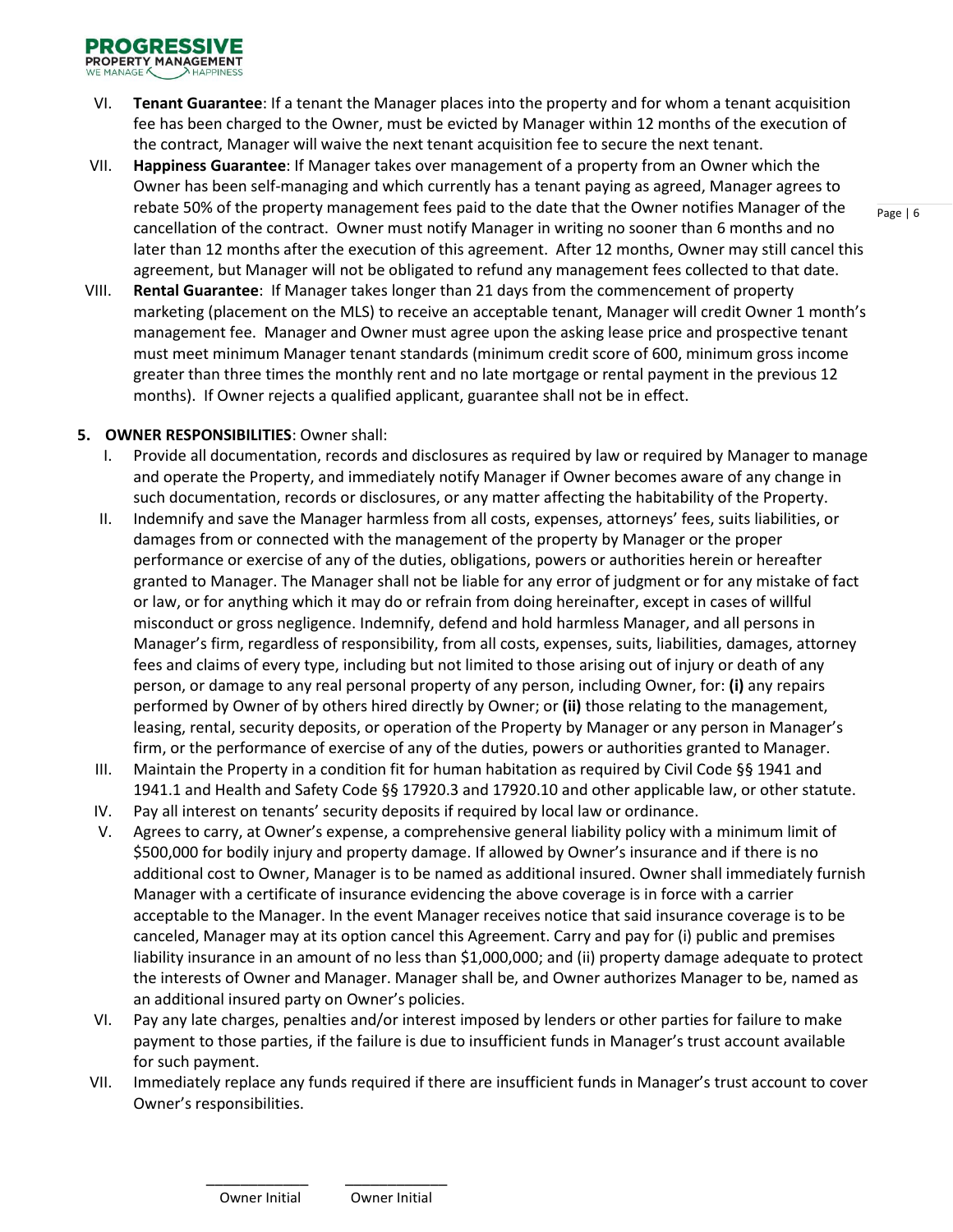- (v) any current, pending or proposed special assessments affecting the Property. Owner shall promptly notify  $\frac{}{_{Page~|7}}$ **6. OWNER REPRESENTATIONS**: Owner represents that unless otherwise specified in writing, Owner is unaware of: **(i)** any recorded Notice of Default affecting the Property; **(ii)** any delinquent amounts due under any loan secured by, or other obligation affecting, the Property; **(iii)** any bankruptcy, insolvency or similar proceeding affecting the Property; **(iv)** any litigation, arbitration, administrative action, government investigation, or other pending or threatened action that does or may affect the Property or Owner's ability to transfer it; and Manager in writing if Owner becomes aware of any of these items during the term of this Agreement.
- **7. HOLD HARMLESS:** Except for the willful misconduct of Manager, Owner shall indemnify, defend and hold Manager (including its shareholders, officers and directors) harmless from all loss, damage, cost expense (including attorneys' fees), liability, claims, investigations and lawsuits by third parties for personal injury or property damage incurred or occurring in, on or about the Premises that are connected with the management of the property, during the term of this agreement or after its termination, including any liability for error of judgment, a mistake of fact of law, or for anything which Manager may do or refrain from doing hereinafter.
	- I. Manager, under this agreement, shall not be responsible for delays in the performance of any obligation unless there is an intentional delay caused by Manager or its employees.
	- II. Owner shall pay, except as provided elsewhere in this agreement, all expenses incurred by the Manager, including, but not limited to, reasonable attorneys' fees and Manager's costs and time in connection with any claim, proceeding, or suit involving an alleged violation by the Manager or Owner, or both, of any law pertaining to fair employment, fair credit reporting, environmental protection, rent control, taxes, fair housing, including, but not limited to, any law prohibiting, or making illegal, discrimination on the basis of race, sex, creed, color, religion, national origin, age, marital status, or mental or physical handicap, provided, however, that the Owner shall not be responsible to the Manager for any expenses in the event that Manager is finally adjudicated to have personally, and not in a representative capacity, violated any such law, unless such acts and or omissions are outside the course and scope of Manager's duties hereunder.
	- III. Nothing contained herein shall obligate the Manager to employ counsel to represent the Owner in any such proceeding or suit. The Owner also agrees to pay reasonable expenses (or an apportioned amount of such expenses where other employers of Manager also benefit) incurred by the Manager in obtaining legal advice regarding compliance with any law affecting the premises or activities related thereto. Manager assumes no responsibility or management of personal property left by Owner at premises.
	- IV. Owner shall not hold the Manager liable for any willful neglect, abuse or damage to the premises by tenants or vandals or other nor for loss of or damage to any personal property of the Owner or any tenant including loss due to exchange or theft by tenants or any third party. Further, the Owner shall not hold the Manager liable for any error of judgment or mistake of law except in cases of willful misconduct or gross negligence.

# **8. TAX WITHHOLDING**:

- I. The Owner authorizes Manager to remit trust funds of the Owner (which funds may consist in whole or part of rent or rents and other taxable income collected for Owner by Manager) to the California Franchise Tax Board as and for withholding taxes, when the Owner is subject to the Non-Resident Withholding Requirement under the California Revenue and Taxation Code.
- II. If Owner is not a California Resident or a corporation or LLC qualified to conduct business in California, Owner authorizes Manager to withhold and transmit to California Franchise Tax Board ("FTB") 7% of the gross payments to Owner that exceed \$1,500 received by Manager, unless Owner completes and transmits to Manager FTB form 589, nonresident reduce withholding request, FTB form 588, nonresident withholding waiver, or FTB form 590, withholding exemption certificate. If Owner does not obtain the waiver and Manager must withhold 7% of the gross payments, Owner will pay a **\$50** quarterly withholding fee to Manager if quarterly withholding is necessary.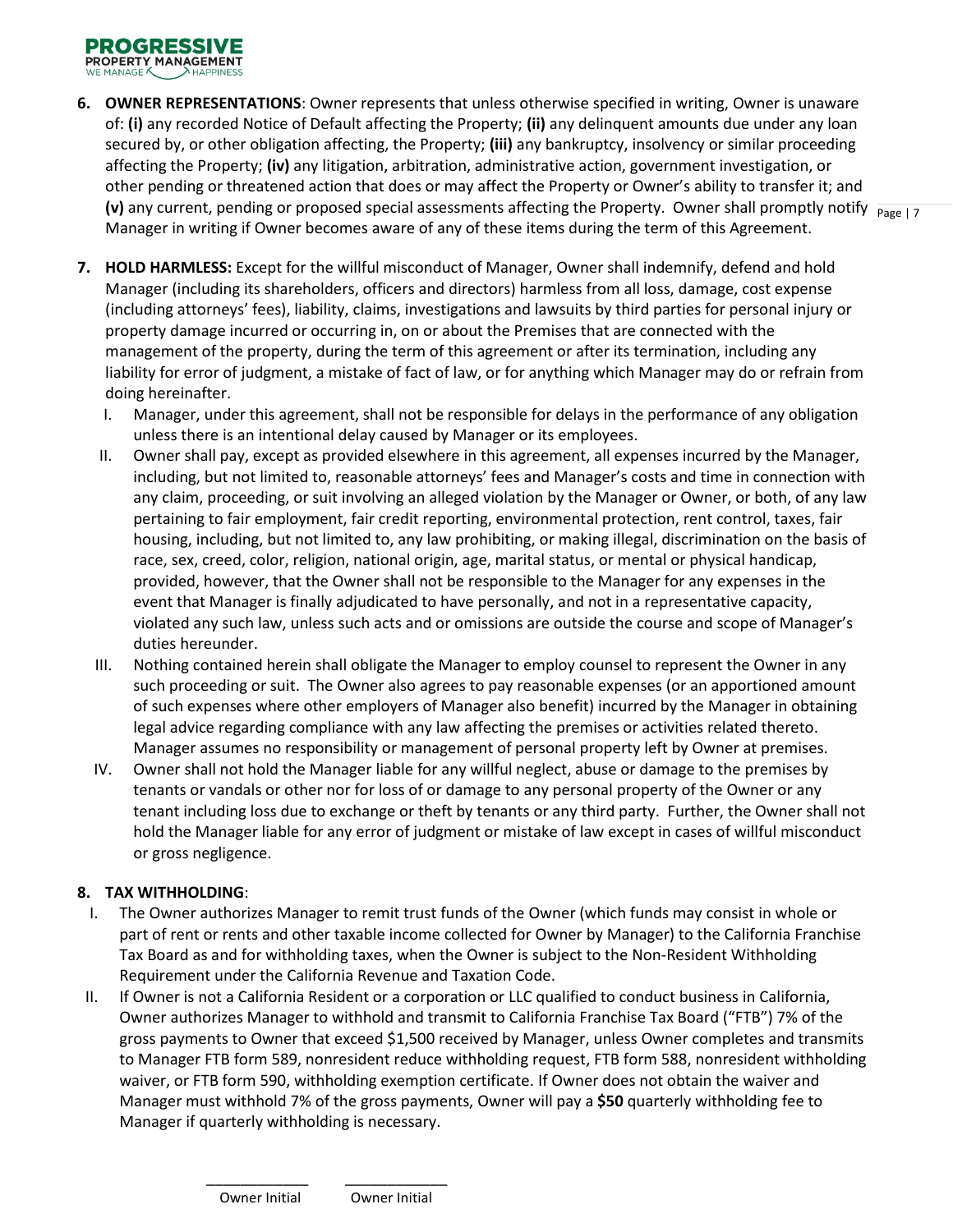

III. If Owner is a nonresident alien individual, a foreign entity, or other non-U.S. person, (Foreign Investor) Owner authorizes Manager to withhold and transmit to the Internal Revenue Service (IRS) 30% of gross rental receipts unless Owner elects to treat rental income as "effectively connected income" by submitting to Manager a fully completed IRS form W-8ECI, Certificate of Foreign Person's Claim for Exemption From Withholding on Income Effectively Connected With the Conduct of a Trade of Business in the United States. A Foreign Investor Owner will need to obtain a U.S. tax payer identification number and file a declaration with the IRS regarding effectively connected income in order to complete the form given to Manager. Further, the Foreign Investor Owner will be responsible for making any necessary estimated tax payments.

#### **9. DISCLOSURE**:

- I. **LEAD-BASED PAINT**:
	- **(1)** The Property was constructed on or after January 1, 1978
	- **(2)** The property was constructed prior to 1978 **(i)** Owner has no knowledge of lead-based paint or lead based paint hazards in the housing

except\_\_\_\_\_\_\_\_\_\_\_\_\_\_\_\_\_\_\_\_\_\_\_\_\_\_\_\_\_\_\_\_\_\_\_\_\_\_\_\_\_\_\_\_\_\_\_\_\_\_\_\_\_\_\_\_\_\_\_\_\_\_\_\_\_\_\_\_\_\_\_\_

 **(ii)** Owner has no reports or records pertaining to lead-based paint or lead-based paint hazards in the housing, except the following, which Owner shall provide to Manager:

II. **POOL/SPA DRAIN**: Any pool or spa on the property does (or,  $\Box$  does not) have an anti-entrapment drain cover, device or system.

#### **10. COMPENSATION**:

Monthly Fee to be collected by Manager:

- **A. \$75** flat fee per month plus **2%** of the monthly rent collected for management services, but not to include security deposits or the tenant acquisition fee.
- **B.** Manager shall retain **50%** of late fees collected. Balance is forwarded to Owner.
- **C.** Manager shall retain **40%** of first month's rent as a "tenant acquisition fee" to be paid to the Manager to represents the tenant when a property is marketed on the MLS, Craigslist or any other marketing medium, or services rendered by Progressive Property Management, Inc., to secure a tenant for the Owner.
- **D.** Manager shall charge Owner **\$0** as an annual renewal fee.
- **E.** Manager shall charge Owner **\$0** as an annual inspection fee.
- **F.** Manager shall not charge to prepare the property for lease. If property is occupied but Tenant is not paying rent as agreed, Manager will charge a minimum management fee of **\$75** for management services. Should tenant pay for past due rent, this fee shall be applied to the total management fee collected. Manager shall not receive compensation for managing the property during periods of vacancy.
- **G.** Compensation is deducted from monthly proceeds.
- **H.** Other:
	- (1) This Agreement does not include providing on-site management services, property sales, refinancing, preparing Property for sale or refinancing, modernization, fire, or major damage restoration, rehabilitation, obtaining income tax, accounting or legal advice, representation before public agencies, advising on proposed new construction, debt collection, counseling, attending Owner's Association meetings or any service not explicitly related to the ongoing management of the property. If Owner requests Manager to perform services not included in this Agreement, a fee shall be agreed upon before these services are performed.
	- (2) If Owner requests additional work of Manager beyond the scope of work agreed to in this agreement. Broker, may, at its discretion, perform that work at a fee of **\$30** per hour. The minimum fee will be **\$50** for any work performed. Owner shall agree to this additional fee before work is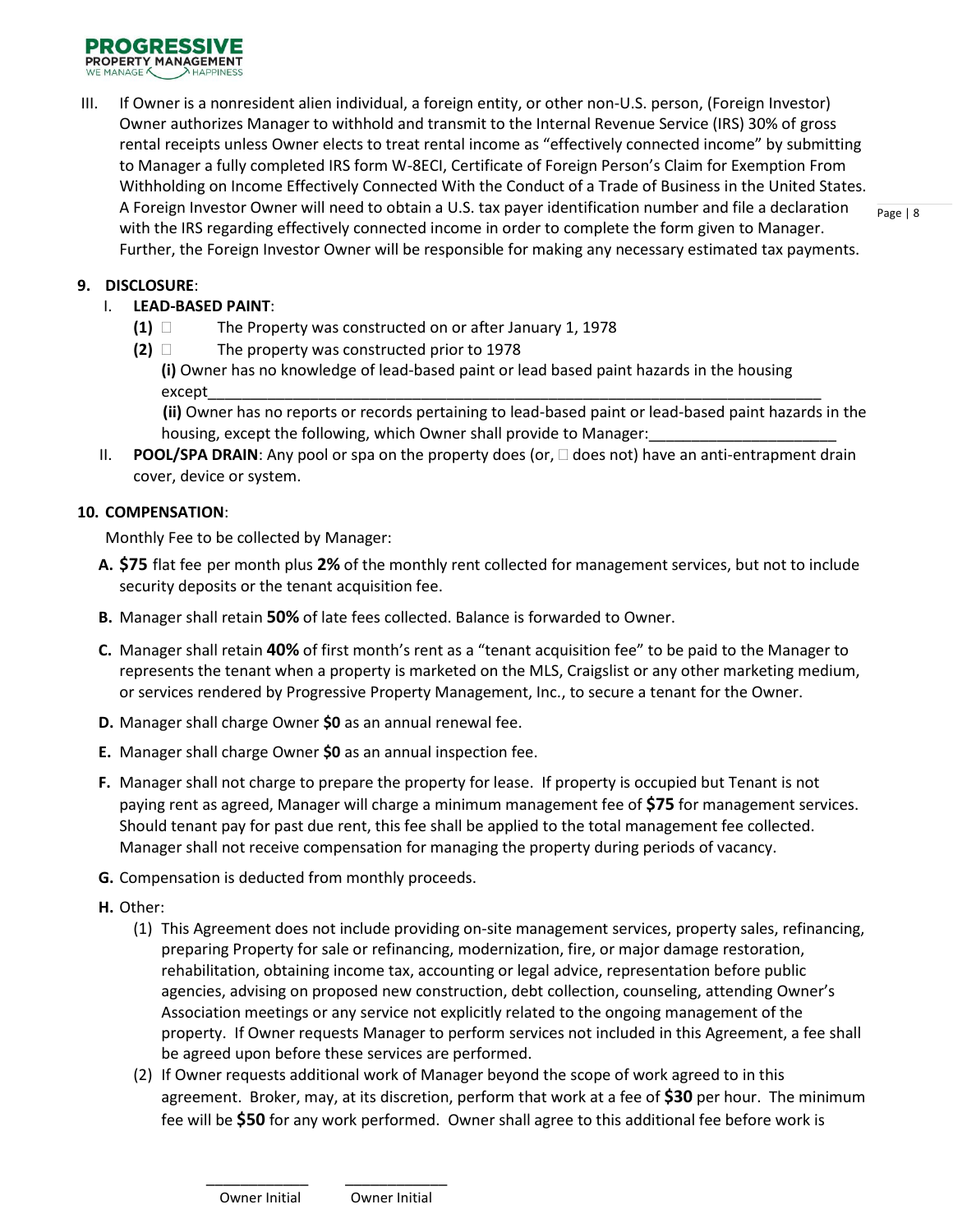

performed.

- **I.** Manager may divide compensation, fees and charges due under this Agreement in any manner acceptable to Manager.
- **J.** Owner further agrees that Manager may receive and keep fees and charges from tenants for (i) requesting an assignment of lease or sublease of the Property; (ii) processing credit applications (\$42.50 per applicant); (iii) any returned checks and/or late payments; (iv) lost key (\$100) (v) annual renewal fee (\$100), posting fee (\$40), (vi) initial lease onboarding fee (\$95) (vii) Basic Resident Benefits Package (\$20), (viii) Limited Resident Benefits Package (\$50/month), (ix) Pet Protection (\$30 per month per pet), (x) security deposit processing (\$100) (xi) lease change (\$250) non-replacement of HVAC filter (\$25) and (xii) any other services that are not in conflict with this Agreement.
- **K.** Manager may perform any of Manager's duties, and obtain necessary products and services, through affiliated companies or organizations in which Manager may own an interest. Manager may receive fees, commissions and/or profits from these affiliated companies or organizations. Manager has an Ownership interest in the following affiliated companies or organizations: Scott P. Brady is 100% Owner of Progressive Property Management, Inc., and Lagani, Inc. and co-owns or owns a material interest in the following companies:
	- i. Progressive Property Management, Inc., dba Progressive Association Management, Partners Real Estate Group and Progressive Realty Group
	- ii. Lagani, Inc., dba Sierra Maintenance Services, Lagani Insurance Services, Tenant Boost, and NHD Partners
	- iii. Allly Escrow, Inc.
- **J.** Progressive Property Management, Inc. has a "Services Agreement" with Dilbeck Real Estate and Modha Realty, Inc. These companies, its affiliates or owners may receive a financial benefit because of this business relationship.
- **11. AGENCY RELATIONSHIPS**: Manger may act, and Owner hereby consents to Manager acting, as a dual Broker for Owner and tenant(s) in any resulting transaction. If the Property includes residential property with oneto-four dwelling units and this Agreement permits a tenancy more than one year, Owner acknowledges receipt of the "Disclosure Regarding Agency Relationships" (C.A.R Form AD). Owner understands that Manager may have or obtain property management agreements on other property, and that potential tenants may consider, make offers on, or lease through Manager, property the same as or similar to Owner's Property. Owner consents to Manager's representation of other Owners' properties before, during and after the expiration of this Agreement. This Agreement shall be binding upon the successors and assigns of Manager and the heirs, administrators, executors, successors and assigns of the Owner.
- **12. RENT STABILIZATION/SECTION 8 ADJUSTMENT**: If Owner's Property is subject to local rent stabilization ordnances or Owner participates in the Section 8 Program, Manager may increase base management fee **1%** to compensate for additional work required and/or loss of potential income which may not be charged to the tenant.
- **13. CITY/COUNTY REQUIRED INSPECTIONS**: If Owner's Property is subject to local inspections as required by local ordnance or law, Owner to pay Broker \$75 for each required inspection.
- **14. MANDATORY REKEY AT TENANT TURNOVER**: California law does not specifically require an owner to rekey the property, but there are a few reasons we believe this should be done automatically going forward: (1) unless rekeyed, former tenants, or almost anyone familiar with the premises can access the property and create a risk to the property, current tenant and by extension, the landlord or management company and (2) in every residential lease In California, there is an implied covenant of quiet enjoyment (California Civil Code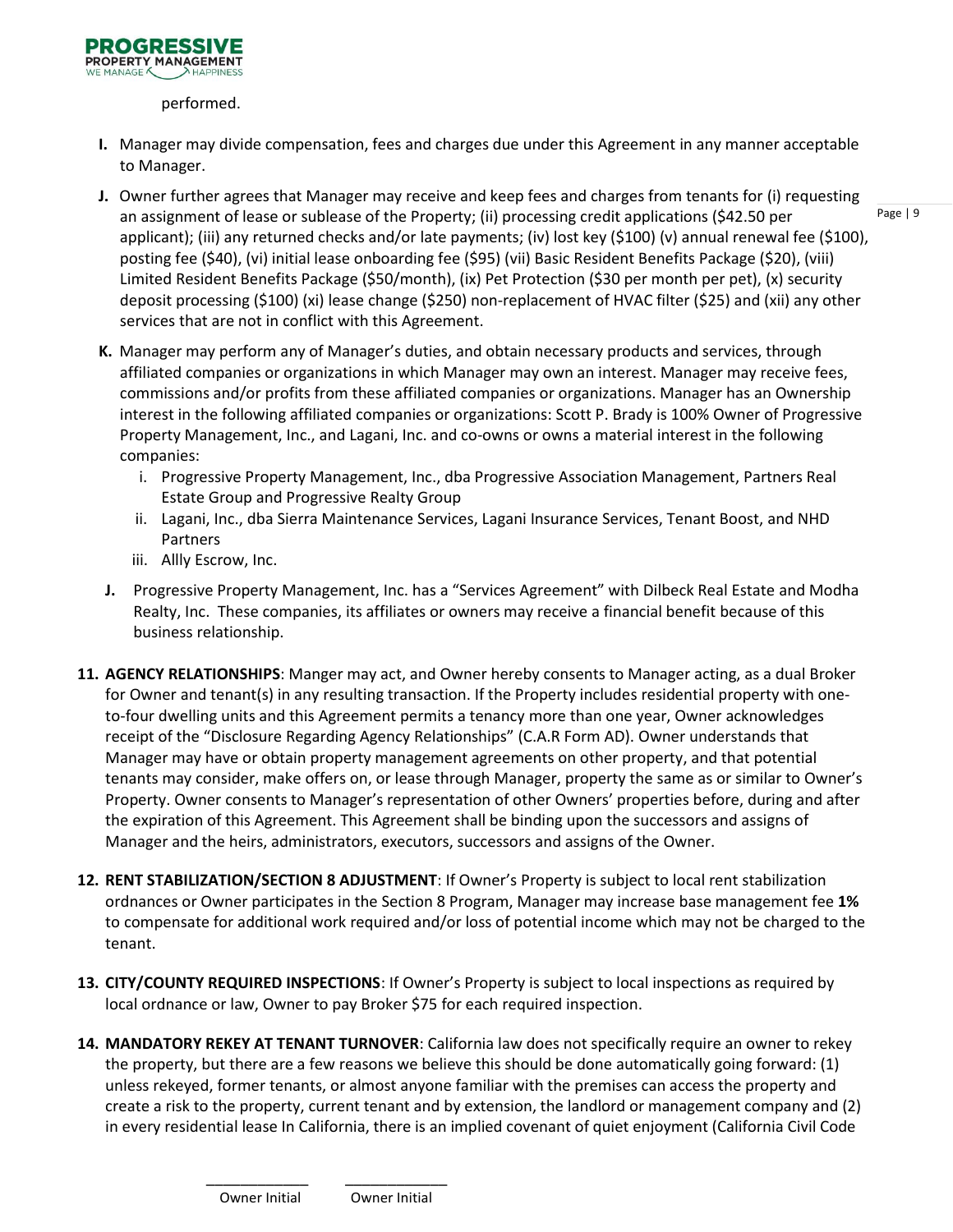§1927). By renting the property the landlord covenants that the tenant's right of possession will not be disturbed by the landlord or anyone else. The landlord or their agent has a duty to take reasonable steps to assure that the tenant's occupancy is not interfered with by anyone and as part of that implied covenant a court could find that a failure to change the locks to assure the security of the tenant's leased premises would be a breach of the implied covenant of quiet enjoyment. Starting immediately, we will offer two rekey options for our owners:

- i. **Simple Rekey** A professional locksmith will visit the property, retain the locks but install new cylinders, rekey and provide new keys for the new tenant and us. The cost is approximately \$100 to \$200 for each rekey visit.
- ii. **Electronic Rekey** A professional locksmith will install new door locks which allow an electronic rekey. The tenant is given a code for their tenancy, and at move-out, the lock is reprogrammed by our staff and a new code given to the new tenant. The cost for labor and material to install this lock is \$300 to \$400, but the cost re-program the lock is \$50 each future rekey.
- **15. PET PROTECTION PROGRAM**: All tenants must register any potential pet with Petscreening.com. This thirdparty service charges \$20 for the first pet, \$15 for additional pets and \$0 for service and/or comfort animals. Petscreening.com assigns a rating of 1 to 5 paws for each pet (this excludes service/comfort animals).
	- I. Manager shall charge tenant **\$10** a month for each dog and/or cat with a 5 rating, **\$15** for a 4 rating, **\$20** for a 3 rating, **\$25** for a 2 rating and **\$30** for a 1 rating.
	- II. If the Tenant would like to avoid the cost and inconvenience of registering their pet with Petscreening.com, Tenant shall pay **\$30** per month per pet. Manager shall retain this fee but will guarantee to Owner, that any damages caused by the pets, up to **\$1,000**, above normal wear and tear and exceeding the security deposit, shall be paid by Manager.
	- III. Owner is not obligated to accept any tenant with pets, and service/comfort animals are exempt from this program.
		- i. **Owner Initial for Pet Protection Program**: \_\_\_\_\_\_\_\_ \_\_\_\_\_\_\_\_



- **16. REQUIRED TENANT LIABILITY INSURANCE:** All tenants are obligated to maintain property damage liability insurance on behalf of the Owner and Manager. Minimum coverage is required in the amount of One Hundred Thousand Dollars (\$100,000) for damage to both Owner's and third party's property with the provisions covering at lease the perils of fire, smoke, explosion, accidental water discharge and sewer backup. Progressive Property Management, Inc. shall be name as an Interested Party on Resident's policy. Such policy shall be written as a policy not contributing with and not more than the coverage that landlord may carry, and must waive all rights of subrogation against Owner and Manager. It is agreed that Owner may carry insurance for their own protection and that the tenant is not a beneficiary of such insurance. Tenant shall be responsible to Owner for all costs of repair for damages as stated in the Lease Agreement regardless of existing Owner insurance.
- **17. PREFERRED TENANT PROGRAM:** It is Manager's company policy to collect two month's rent for the security deposit if the premises are unfurnished, and three month's rent if furnished. Manager may offer a "Preferred Tenant Program" with Owner approval to assist tenants with this deposit. Even with participation in this program, Tenant is still responsible for maintaining the premises in good condition, normal wear and tear accepted. If Tenant causes damage to the premises, other than normal wear and tear, Tenant shall be responsible for these costs and Manager will seek restitution from the Tenant. Manager shall be liable for all damages to Owner's unit up to a maximum of one month's rent. Manager shall retain the Security Deposit Waiver Fee and the Cleaning Fee to cover the costs of cleaning and paying for repair more than normal wear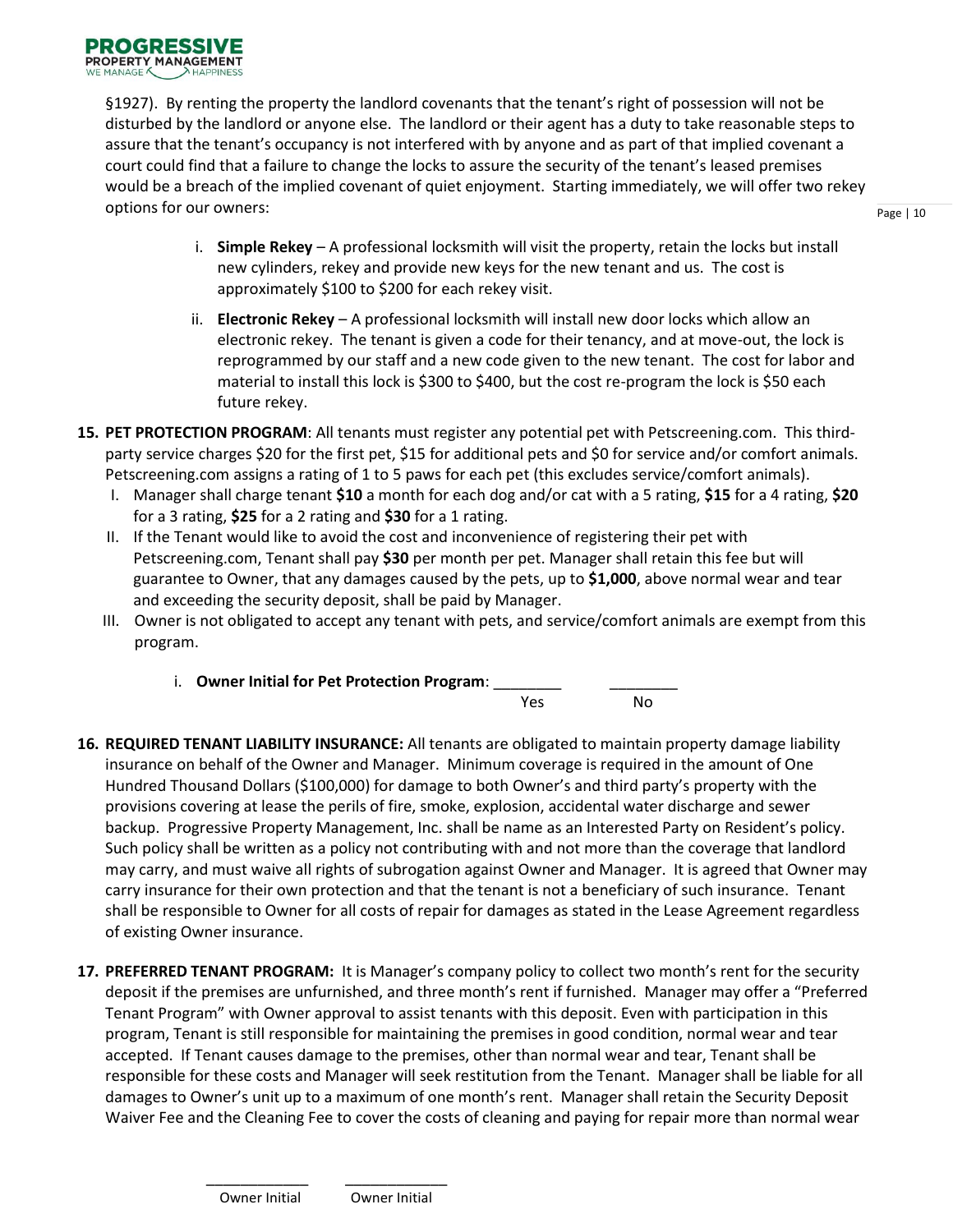

and tear. Owner shall be responsible for any loss of rent, eviction costs if necessary, and repair costs more than one month's rent. As an Owner, you have a few options with regards to a tenant's security deposit:

I. **Require 2 Month's Security Deposit with These Funds Deposited into Manager's Trust Account or Held by Owner:** Instruct Manager to collect 2 month's rent as the security deposit with no exceptions. If tenant is unable to deposit 2 months' rent, we may consider them unqualified to rent your premises.

*Manufacture Manufacture Manufacture Manufacture Manufacture Manufacture Manufacture Manufacture Manufacture Manufacture Manufacture Manufacture Manufacture Manufacture Manufacture Manufacture Manufacture Manufacture Manu* 

**Owner Initial for 2 Month's Required Security Deposit:** \_\_\_\_\_\_\_\_ \_\_\_\_\_\_\_\_

**B. Require 1 Month's Security Deposit with These Funds Deposited into Manager's Trust Account or Held by Owner and Do Not Allow Participation in the "Preferred Tenant Program":** Instruct Manager to collect a minimum of 1 month's rent as the security deposit with no exceptions. If tenant is unable to deposit 1 months' rent, we may consider them unqualified to rent your premises. Owner is advised that financial damage due to loss of rent or physical damage to the premises may exceed 1 month's rent.

**Owner Initial for 1 Month's Required Security Deposit:** \_\_\_\_\_\_\_\_ \_\_\_\_\_\_\_\_

**C. Require 1 Month's Security Deposit with These Funds Deposited into Manager's Trust Account or Held by Owner and Allow Tenant (if Qualified) to Participate in Manager's "Preferred Tenant Program" with 1 Month's Security Deposit Guaranteed by Manager:** Instruct Manager to collect 1 month's rent as one part of the security deposit, and allow qualified tenants to participate in Manager's "Preferred Tenant Program".

**Particularly, the Monetage Construction of the Vesting Construction of Vesting Construction (Vesting Construction of Vesting Construction of Vesting Construction (Vesting Construction of Vesting Construction of Vesting Co** 

- i. For tenants with a TransUnion ("credit") score of **700+** (if there are multiple applicants the lowest TransUnion score of the applicants shall establish the credit score to be used for this program), the security deposit for the first month shall be due, but the second month's security deposit of shall be waived for the Tenant. In lieu of paying a Security Deposit, Tenant shall pay **1%** of the monthly lease as a "Security Deposit Waiver Fee" (for example, on a monthly lease of **\$2,000**, the Security Deposit Waiver Fee would be **\$20** a month.
- ii. For tenants with a credit score of **650 to 699**, all the conditions set forth above shall apply except the Security Deposit Waiver Fee shall be increased to **1½%** of the monthly rent.
- iii. For tenants with a credit score of **600 to 649**, the Security Deposit Waiver Fee shall be increased to **2%** of the monthly rent.
- At lease expiration, if Tenant leaves the property damage free and no deductions from the Security Deposit must be made for any damage to the property beyond normal wear and tear, Manager will refund **25%** of all Security Deposit Waiver Fees collected within 30 days of move out.

# **Owner Initial for 1 Month's Required Security Deposit** \_\_\_\_\_\_\_\_ \_\_\_\_\_\_\_\_  **& Participation in "Preferred Tenant Program": Yes No**

- 
- **18. OWNER PROTECTION PLAN:** If a tenant must be evicted, Owner shall pay eviction fees directly to the attorney used to affect the eviction. Manager will assist with any evictions and shall coordinate with the assigned attorney, appear in court on behalf of the owner, negotiate with attorney any settlements or stipulations and coordinate any lockouts.
	- i. Manager shall charge Owner an Eviction Oversight Fee of **\$150** if the eviction is not contested (Manager not required to make a court appearance) and a fee of **\$300** for a contested eviction (Manager required to appear in court on behalf of Owner). At Owner's discretion, Owner may require the Tenant to participate in the Owner Eviction Protection Program.
	- ii. Tenant shall pay a monthly fee of **\$15** to Manager. In the event an eviction is necessary and tenant has paid the Owner Protection Fee as agreed, Manager shall pay for court filing fees (to file an eviction), processing fees, process server fees, attorney fees, and the representation by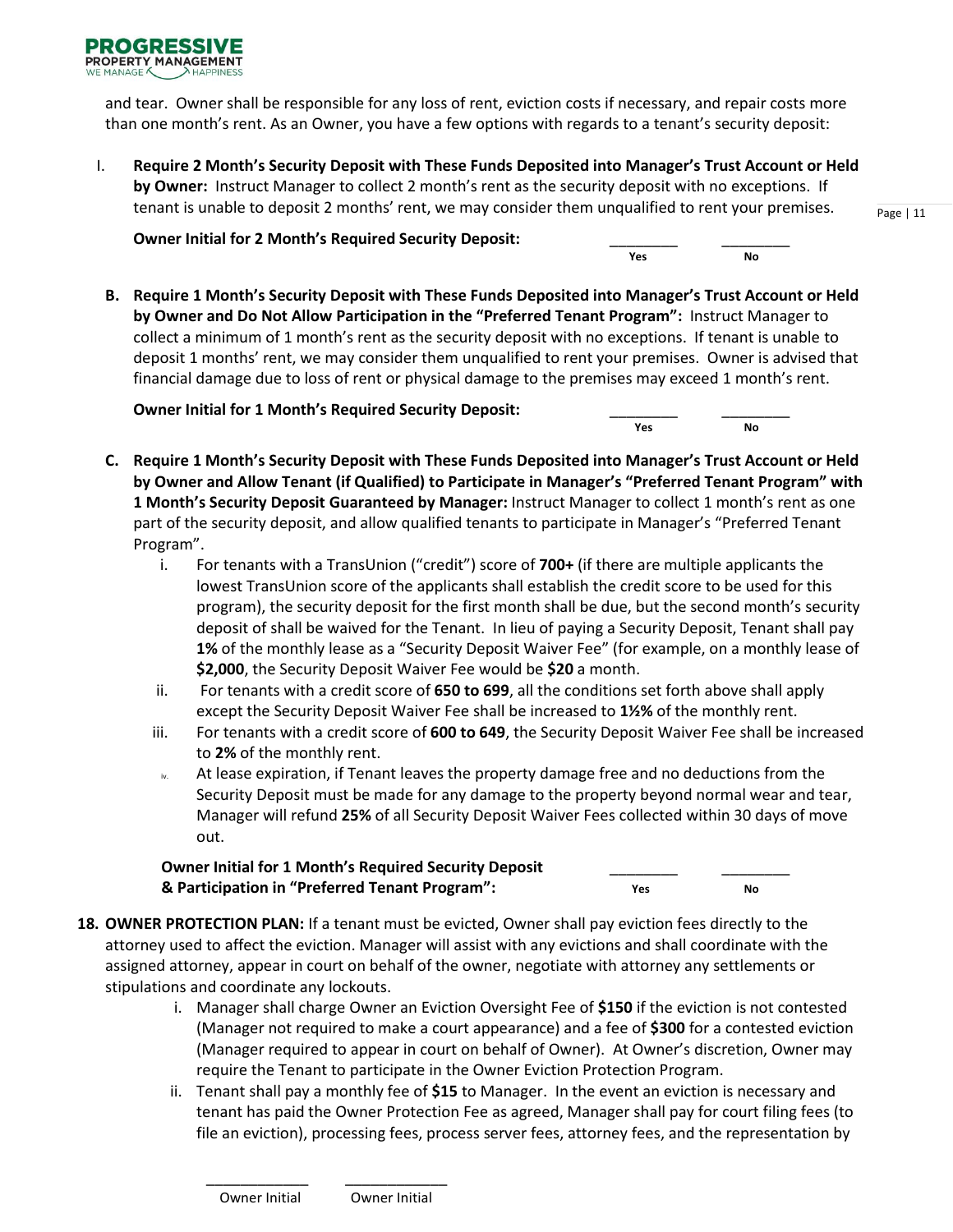Broker at an eviction proceeding on Owner's behalf. Manager shall also waive the Eviction Oversight Fee. The total fees paid by Manager shall not exceed **\$1,000.00** in any twelve (12) month period. In the event Owner is a corporation, LLC, or similar entity, Owner may be required to have their own attorney present to represent them at such an eviction hearing. In such an event, Owner will not be represented by Manager in the eviction process, and Owner shall be responsible for hiring its own attorney, however, Manager will pay court filing fees, processing fees, process server fees as prescribed above.

- iii. The Owner Protection Plan does not afford coverage for or insure Owner against past due rent, and does not provide any form of warranty or protection against additional costs or damages created, caused, accrued or permitted by Tenant. To obtain coverage under this plan, Owner must give permission to Manager to require Tenant participation in the plan prior to move in date by Tenant. This service is only available on Tenants placed using Manager Tenant Placement program where a Tenant Acquisition or Tenant Placement fee was earned. This program is subject to the approval by Manager for each property, as some properties may not be eligible, at the sole discretion of the Manager.
- iv. Owner Initial for Tenant Paid Owner Eviction Protection Program:

Yes No

- **19. PROPERTY MAINTENANCE PROGRAM** For **\$35** a month, we will provide maintenance services for your rental to better protect this asset and make the rental experience for the tenant more enjoyable. This program is voluntary. For this fee, you receive the following:
	- I. **Re-Key at Move-out** We will pay for your property be to re-key once a tenant has vacated. (\$100 to \$200 value)
	- II. **4 Pest Control Visits** At the request of your tenant, we will send out a pest control company at our cost to eradicate ants, cockroaches, rodents, termites, bed bugs, mosquitoes and fleas. (\$250 to \$350 value)
	- III. **Quarterly Air Filter Replacement** An air filter sized for your air conditioner will be sent directly to your rental for installation by your tenant. (\$200 value)

| <b>Owner Initial for Owner Paid Property Maintenance Program:</b> |            |    |  |  |  |  |  |
|-------------------------------------------------------------------|------------|----|--|--|--|--|--|
|                                                                   | <b>Yes</b> | N٥ |  |  |  |  |  |

**20. DISTRIBUTION AUTHORIZATION:** The Department of Real Estate requires that we receive instructions as to how you wish to receive your proceeds on a monthly basis. Unless stated differently in the tenant's lease contract, all rent is due on the  $1<sup>st</sup>$  of each month and considered late if not received by the  $5<sup>th</sup>$  of the month. If the 5<sup>th</sup> falls on a holiday or Sunday, then payment is considered late on the next business day. Tenants can make their rental payments via cash, personal check, Cashier's Check, Money Order or Electronic Funds Transfer (EFT). Please note that any payment made via EFT is held for three days until funds have cleared. These payments are NOT considered late if the funds clear after the  $5<sup>th</sup>$  of the month. Monthly accounting for each property is processed in the order payment is received. As the owner, you have the option of receiving your proceeds by check or ACH Trasnfer.

Manager will make every effort to have Owner's accounting processed in a timely fashion and distribute funds to Owner no later than the  $15<sup>th</sup>$  of the month. Please understand that occasionally circumstances arise where proceeds may be delayed. If Owner chooses to have funds electronically transferred, Manager requires a copy of a voided check in file. If Owner does not select an option listed above, Progressive Property Management, Inc. will mail the Owner proceeds.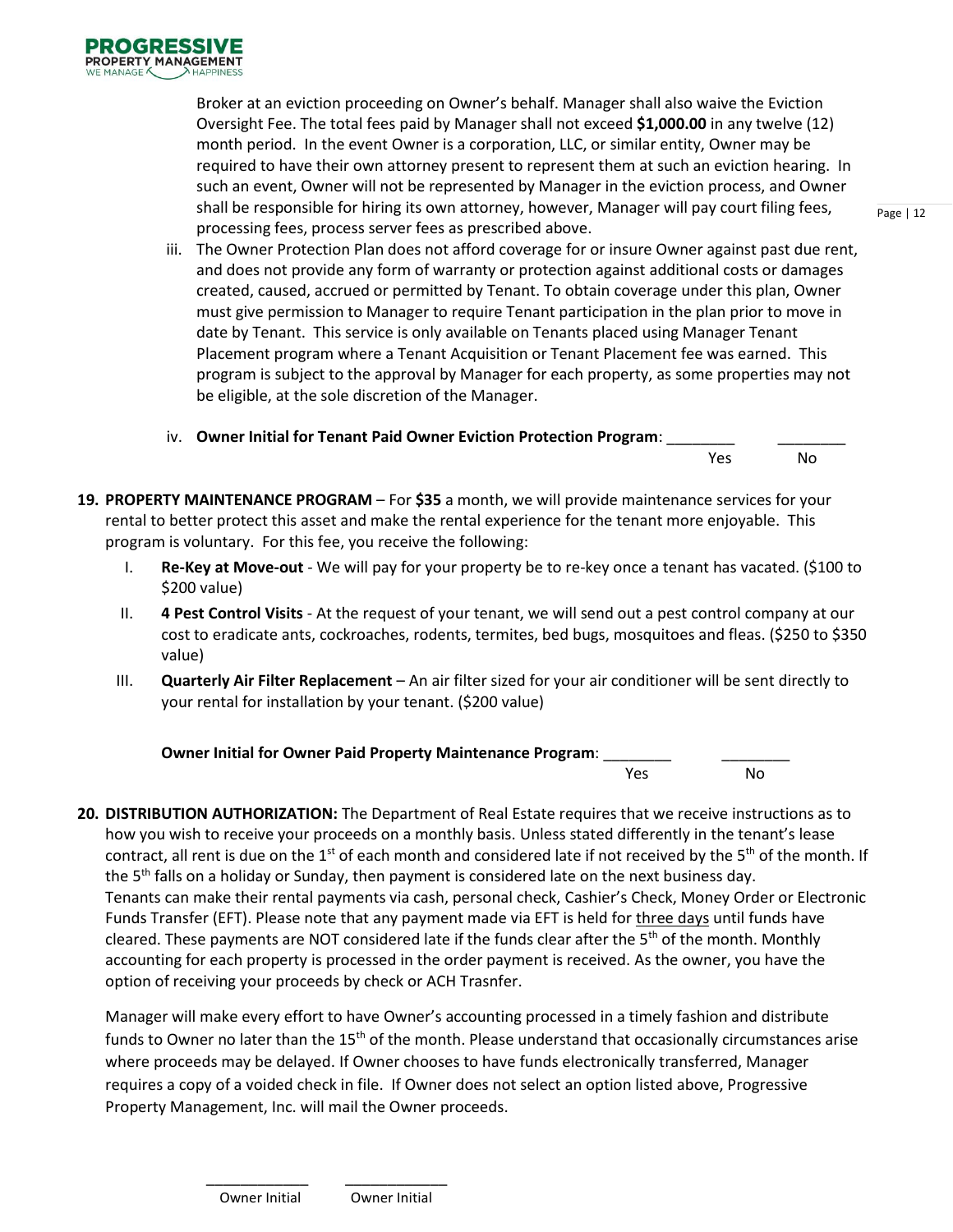

**NOTICES**: All notices required to be given hereunder shall be in writing and mailed to the parties hereto at the addresses set forth below. Any written notice to Owner or Manager required under this Agreement shall be served by sending such notice by first class mail or other agreed-to delivery method to that party at the address below, or at any different address the parties may later designate for this purpose. Notice shall be deemed received three (3) calendar days after deposit into United States mail OR  $\Box$ 

#### **21. DISPUTE RESOLUTION**:

**A. MEDIATION**: Owner and Manager agree to mediate any dispute or claim arising between them out of this Agreement, or any resulting transaction before resorting to arbitration or court action. Mediation fees, if any, shall be divided equally among the parties involved. If, for any dispute or claim to which this paragraph applies, any party **(i)** commences an action without first attempting to resolve the matter through mediation, or **(ii)** before commencement of an action, refused to mediate after a request has been made, then that party shall not be entitled to recover attorney fees, even if they would otherwise be available to that party in such action. THIS MEDIATION PROVISION APPLIES WHETHER OR NOT THE ARBITRATION PROVISION IS INITIALED. **Exclusions from this mediation agreement are specific in paragraph 24C.**

#### **B. ARBITRATION OF DISPUTES:**

**Owner and Manager agree that any dispute or claim in Law or equity arising between them out of this Agreement or any resulting transaction, which is not settled through mediation, shall be decided by neutral, binding arbitration. The arbitrator shall be a retired judge or justice, or an attorney with at least 5 years of residential real estate Law experience, unless the parties mutually agree to a different arbitrator. The parties shall have the right to discovery in accordance with Code of Civil Procedure §1283.05. In all other respects, the arbitration shall be conducted in accordance with Title 9 of the Code of Civil Procedure. Judgment upon the award of the arbitrator(s) may be entered into any court having jurisdiction. Enforcement of this agreement to arbitrate shall be governed by the Federal Arbitration Act. Exclusions from this arbitration agreement are specified in paragraph 23C. Both parties agree to use. Judicial Arbitration and Mediation Services ("JAMS"), 500 N State College Blvd., 14th Floor, Orange, CA 92868, (714) 939-1300 or ADR Service, Inc., 19000 MacArthur Blvd., #550, Irvine, CA 92612, (949) 863-9800.**

**"NOTICE: BY INITIALING IN THE SPACE BELOW YOU ARE AGREEING TO HAVE ANY DISPUTE ARISING OUT OF THE MATTERS INCLUDED IN THE 'ARIBTRATION OF DISPUTES' PROVISION DECIDED BY NEUTRAL ARBITRATION AS PROVIDED BY CALIFORNIA LAW AND YOU ARE GIVING UP ANY RIGHTS YOU MIGHT POSSESS TO HAVE THE DISPUTE LITIGATED IN COURT OR JURY TRIAL. BY INITIALING IN THE SPACE BELOW YOU ARE GIVING UP YOUR JUDICIAL RIGHTS TO DISCOVERY AND APPEAL, UNLESS THOSE RIGHTS ARE SPECIFICALLY INCLUDED IN THIS PROVISION, YOU MAY BE COMPELLED TO ARBITRATE UNDER THE AUTHORITY OF THE CALIFORNIA CODE OF CIVIL PROCEDURE. YOUR AGREEMENT TO THIS ARBITRATION PROVISION IS VOLUNTARY."**

 **"WE HAVE READ AND UNDERSTAND THE FOREGOING AND AGREE TO SUBMIT DISPUTES ARISING OUT OF THE MATTERS INCLUDED IN THE 'ARBITRATION OF DISPUTES PROVISION TO NEUTRAL ARBITRATION."**

Owner's initials  $\qquad \qquad / \qquad \qquad$  Broker's initials

**C. ADDITIONAL MEDIATION AND ARBITRATION TERMS: The following matters shall be excluded from mediation and arbitration: (i) a judicial or non-judicial foreclosure or other action or proceeding to enforce a deed of trust, mortgage or installment land sale contract as defined in Civil Code §2985; (ii) an unlawful detainer action; (iii) the filing or enforcement of a mechanic's lien; and (iv) any matter that is within the jurisdiction of a probate, small claims or bankruptcy court. The filing of a court action to**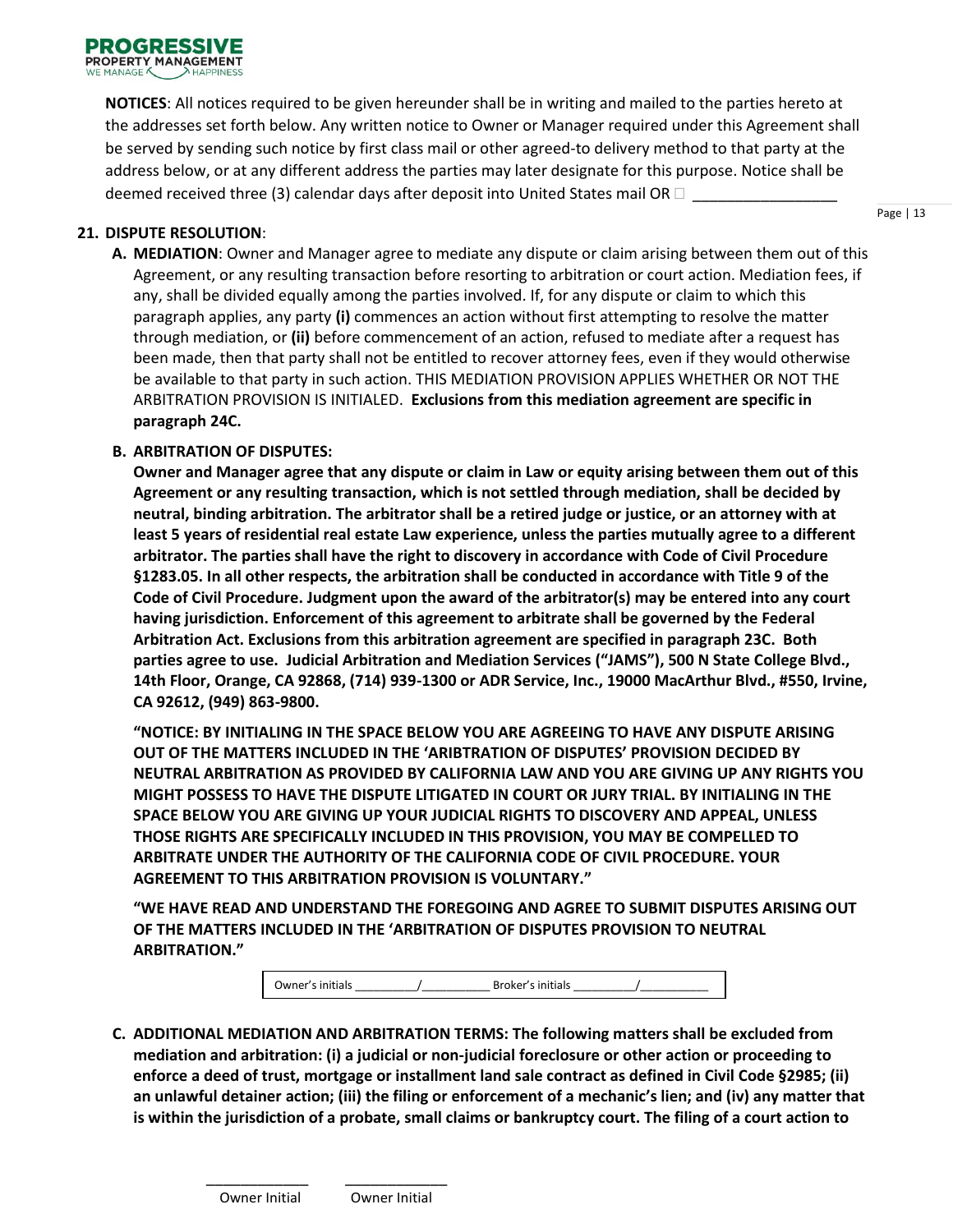**enable the recording of a notice of pending action, for order of attachment, receivership, injunction or other provisional remedied, shall not constitute a waiver or violation or violation of the mediation and arbitration provisions.** 

**22. EQUAL HOUSING OPPORTUNITY**: The Property is offered in compliance with federal, state and local antidiscrimination laws.

Page | 14

- **23. ATTORNEY FEES**: In the event of any legal action (including arbitration) by the parties arising out of this Agreement, the losing party shall pay prevailing party reasonable attorney's fees and costs in addition to all other relief. In any action, proceeding or arbitration between Owner and Manager regarding the obligation to pay compensation under this Agreement, the prevailing Owner or Manager shall be entitled to a reasonable attorney fees and cost from the non-prevailing Owner or Manager, except as provided in paragraph 24A.
- **24. ADDITIONAL TERMS**: Keysafe/Lockbox Addendum (C.A.R Form KLA); Lead-Based Paint and Lead-Based Paint Hazards Disclosure (C.A.R Form FLD); Water Heater & Smoke Detector Statement of Compliance; Carbon Monoxide Detector Notice; Lease/Rental Mold and Ventilation Addendum; Authorization to Act on Behalf of Owner; Bed Bug Disclosure; PPM Base Lease Addendum; Fair Housing Addendum, Rent Cap and Just Cause Addendum.
- **25. MODIFICATION**: This Agreement shall include any exhibits, addendums, schedules, and amendments along with any disclosures that may occur from time to time. Notwithstanding anything contained herein both Owner and Manager acknowledge that laws relating to the leasing and management of real estate in the State of California change from time to time. Owner and Manager agree that Manager may change the terms of this Agreement upon thirty (30) days' notice which may be made via electronic means to the email address provided by the Owner. If Owner objects to the modified terms, Owner shall give notice to Manager of said objection and Manager may either opt the Owner out of the change(s) previously communicated or allow Owner to terminate this Agreement without penalty within the thirty (30) day notice period.
- **26. TIME OF ESSENCE; ENTIRE CONTRACT; CHANGES**: Time is of the essence. All understandings between the parties are incorporated in this Agreement. Its terms are intended by the parties as a final, complete and exclusive expression of their Agreement with respect to its subject matter, and may not be contradicted by evidence of any prior agreement or contemporaneous oral agreement. If any provision of this Agreement is held to be ineffective or invalid, the remaining provisions will nevertheless be given full force and effect. Neither this Agreement nor any provision in it may be extended, amended, modified, altered or changed except in writing. This Agreement and any supplement, addendum or modification, including any copy, may be signed in two or more counterparts, all of which shall constitute one and the same writing.

## **Owner warrants that Owner is the Owner of the Property or has the authority to execute this Agreement. Owner acknowledges Owner has read, understands, accepts and has received a copy of the Agreement.**

If any of the provisions of this agreement, or its application, is held invalid, it will not affect other provisions or application herein which can be given effect without the invalid provision or application. To this end all provisions of this agreement are severable.

| Owner         |      | Date |                           |       |     |  |
|---------------|------|------|---------------------------|-------|-----|--|
| Owner (print) |      |      | Social Security or Tax ID |       |     |  |
| Address       |      | City |                           | State | Zip |  |
| Telephone     | Cell |      | Email                     |       |     |  |
| Owner         |      | Date |                           |       |     |  |
|               |      |      |                           |       |     |  |
|               |      |      |                           |       |     |  |

Owner Initial Owner Initial